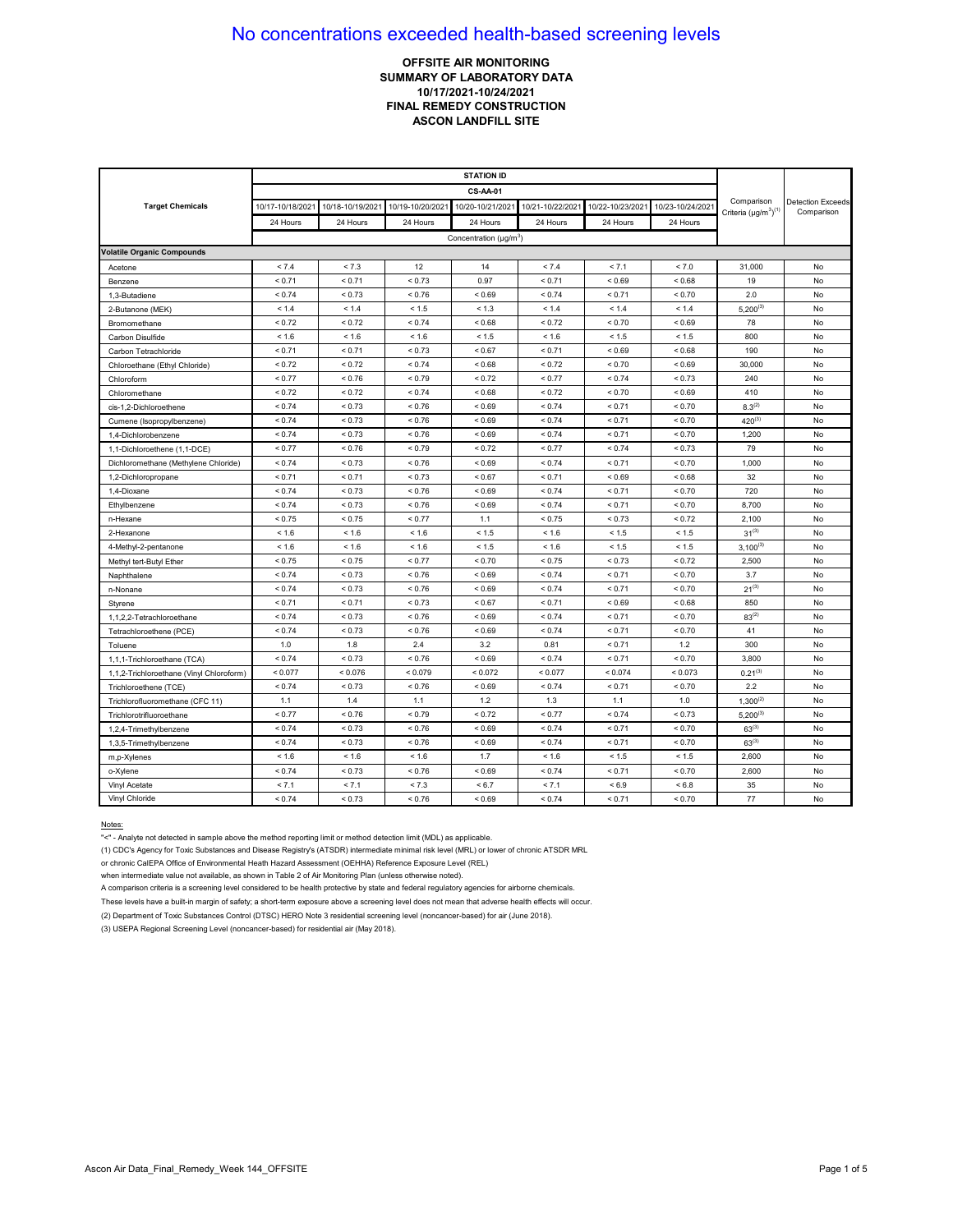### **OFFSITE AIR MONITORING SUMMARY OF LABORATORY DATA 10/17/2021-10/24/2021 FINAL REMEDY CONSTRUCTION ASCON LANDFILL SITE**

|                                          | <b>STATION ID</b> |                  |                  |                                    |                  |                  |                  |                                            |                                        |
|------------------------------------------|-------------------|------------------|------------------|------------------------------------|------------------|------------------|------------------|--------------------------------------------|----------------------------------------|
|                                          |                   |                  |                  | <b>CS-AA-02</b>                    |                  |                  |                  |                                            |                                        |
| <b>Target Chemicals</b>                  | 10/17-10/18/2021  | 10/18-10/19/2021 | 10/19-10/20/2021 | 10/20-10/21/202                    | 10/21-10/22/2021 | 10/22-10/23/2021 | 10/23-10/24/2021 | Comparison<br>Criteria $(\mu g/m^3)^{(1)}$ | <b>Detection Exceeds</b><br>Comparison |
|                                          | 24 Hours          | 24 Hours         | 24 Hours         | 24 Hours                           | 24 Hours         | 24 Hours         | 24 Hours         |                                            |                                        |
|                                          |                   |                  |                  | Concentration (µg/m <sup>3</sup> ) |                  |                  |                  |                                            |                                        |
| <b>Volatile Organic Compounds</b>        |                   |                  |                  |                                    |                  |                  |                  |                                            |                                        |
| Acetone                                  | ${}_{5.9}$        | < 8.2            | 11               | 12                                 | < 6.9            | < 7.7            | < 6.9            | 31,000                                     | No                                     |
| Benzene                                  | < 0.67            | < 0.79           | ${}_{0.69}$      | < 0.72                             | < 0.67           | < 0.74           | < 0.67           | 19                                         | No                                     |
| 1,3-Butadiene                            | < 0.69            | < 0.82           | < 0.72           | < 0.75                             | ${}_{0.69}$      | < 0.77           | ${}_{0.69}$      | 2.0                                        | No                                     |
| 2-Butanone (MEK)                         | < 1.3             | < 1.6            | < 1.4            | < 1.4                              | < 1.3            | < 1.5            | < 1.3            | $5,200^{(3)}$                              | No                                     |
| Bromomethane                             | < 0.68            | ${}_{0.80}$      | ${}_{0.70}$      | < 0.73                             | ${}_{0.68}$      | < 0.75           | < 0.68           | 78                                         | No                                     |
| Carbon Disulfide                         | < 1.5             | < 1.7            | < 1.5            | < 1.6                              | < 1.5            | < 1.6            | < 1.5            | 800                                        | No                                     |
| Carbon Tetrachloride                     | < 0.67            | < 0.79           | ${}_{0.69}$      | < 0.72                             | < 0.67           | < 0.74           | < 0.67           | 190                                        | No                                     |
| Chloroethane (Ethyl Chloride)            | ${}_{<0.68}$      | < 0.80           | < 0.70           | < 0.73                             | ${}_{<0.68}$     | < 0.75           | < 0.68           | 30,000                                     | No                                     |
| Chloroform                               | < 0.72            | ${}_{< 0.85}$    | ${}_{0.75}$      | ${}_{5.78}$                        | ${}_{0.72}$      | ${}_{0.80}$      | < 0.72           | 240                                        | No                                     |
| Chloromethane                            | ${}_{0.68}$       | ${}_{0.80}$      | ${}_{0.70}$      | < 0.73                             | ${}_{0.68}$      | < 0.75           | < 0.68           | 410                                        | No                                     |
| cis-1.2-Dichloroethene                   | ${}_{0.69}$       | < 0.82           | < 0.72           | < 0.75                             | ${}_{0.69}$      | < 0.77           | ${}_{0.69}$      | $8.3^{(2)}$                                | No                                     |
| Cumene (isopropylbenzene)                | ${}_{0.69}$       | < 0.82           | < 0.72           | < 0.75                             | ${}_{0.69}$      | < 0.77           | < 0.69           | $420^{(3)}$                                | No                                     |
| 1.4-Dichlorobenzene                      | ${}_{0.69}$       | < 0.82           | < 0.72           | < 0.75                             | ${}_{0.69}$      | < 0.77           | ${}_{0.69}$      | 1,200                                      | No                                     |
| 1,1-Dichloroethene (1,1-DCE)             | < 0.72            | < 0.85           | < 0.75           | < 0.78                             | ${}_{0.72}$      | ${}_{0.80}$      | < 0.72           | 79                                         | No                                     |
| Dichloromethane (Methylene Chloride)     | ${}_{0.69}$       | ${}_{0.82}$      | ${}_{0.72}$      | < 0.75                             | ${}_{0.69}$      | < 0.77           | ${}_{0.69}$      | 1,000                                      | No                                     |
| 1,2-Dichloropropane                      | < 0.67            | < 0.79           | ${}_{0.69}$      | < 0.72                             | < 0.67           | < 0.74           | < 0.67           | 32                                         | No                                     |
| 1,4-Dioxane                              | ${}_{0.69}$       | ${}_{0.82}$      | < 0.72           | < 0.75                             | ${}_{0.69}$      | < 0.77           | ${}_{0.69}$      | 720                                        | No                                     |
| Ethylbenzene                             | ${}_{0.69}$       | < 0.82           | < 0.72           | < 0.75                             | ${}_{0.69}$      | < 0.77           | ${}_{0.69}$      | 8,700                                      | No                                     |
| n-Hexane                                 | ${}_{0.70}$       | < 0.83           | ${}_{0.73}$      | < 0.76                             | < 0.70           | < 0.78           | ${}_{0.70}$      | 2,100                                      | No                                     |
| 2-Hexanone                               | < 1.5             | < 1.7            | < 1.5            | < 1.6                              | < 1.5            | < 1.6            | < 1.5            | $31^{(3)}$                                 | No                                     |
| 4-Methyl-2-pentanone                     | < 1.5             | < 1.7            | < 1.5            | < 1.6                              | < 1.5            | < 1.6            | < 1.5            | $3,100^{(3)}$                              | No                                     |
| Methyl tert-Butyl Ether                  | ${}_{0.70}$       | < 0.83           | < 0.73           | < 0.76                             | < 0.70           | < 0.78           | < 0.70           | 2,500                                      | No                                     |
| Naphthalene                              | < 0.69            | < 0.82           | < 0.72           | < 0.75                             | ${}_{0.69}$      | < 0.77           | < 0.69           | 3.7                                        | No                                     |
| n-Nonane                                 | ${}_{0.69}$       | ${}_{0.82}$      | ${}_{0.72}$      | < 0.75                             | ${}_{0.69}$      | < 0.77           | ${}_{0.69}$      | $21^{(3)}$                                 | No                                     |
| Styrene                                  | < 0.67            | < 0.79           | ${}_{0.69}$      | < 0.72                             | < 0.67           | < 0.74           | < 0.67           | 850                                        | No                                     |
| 1,1,2,2-Tetrachloroethane                | ${}_{0.69}$       | < 0.82           | ${}_{0.72}$      | < 0.75                             | ${}_{0.69}$      | < 0.77           | ${}_{0.69}$      | $83^{(2)}$                                 | No                                     |
| Tetrachloroethene (PCE)                  | ${}_{0.69}$       | < 0.82           | < 0.72           | < 0.75                             | ${}_{<0.69}$     | < 0.77           | ${}_{0.69}$      | 41                                         | No                                     |
| Toluene                                  | ${}_{0.69}$       | ${}_{0.82}$      | 1.2              | 1.7                                | ${}_{0.69}$      | < 0.77           | ${}_{0.69}$      | 300                                        | No                                     |
| 1,1,1-Trichloroethane (TCA)              | ${}_{0.69}$       | < 0.82           | ${}_{0.72}$      | < 0.75                             | ${}_{0.69}$      | < 0.77           | ${}_{0.69}$      | 3,800                                      | No                                     |
| 1,1,2-Trichloroethane (Vinyl Chloroform) | < 0.072           | < 0.085          | ${}_{0.075}$     | < 0.078                            | < 0.072          | < 0.080          | < 0.072          | $0.21^{(3)}$                               | No                                     |
| Trichloroethene (TCE)                    | < 0.69            | < 0.82           | < 0.72           | < 0.75                             | < 0.69           | < 0.77           | < 0.69           | 2.2                                        | No                                     |
| Trichlorofluoromethane (CFC 11)          | 1.1               | 1.4              | 1.2              | 1.1                                | 1.4              | 1.2              | 0.98             | $1,300^{(2)}$                              | No                                     |
| Trichlorotrifluoroethane                 | < 0.72            | < 0.85           | < 0.75           | ${}_{0.78}$                        | ${}_{0.72}$      | ${}_{0.80}$      | < 0.72           | $5,200^{(3)}$                              | No                                     |
| 1,2,4-Trimethylbenzene                   | ${}_{0.69}$       | < 0.82           | ${}_{0.72}$      | < 0.75                             | ${}_{0.69}$      | < 0.77           | ${}_{0.69}$      | $63^{(3)}$                                 | No                                     |
| 1,3,5-Trimethylbenzene                   | ${}_{0.69}$       | ${}_{0.82}$      | ${}_{0.72}$      | < 0.75                             | ${}_{0.69}$      | < 0.77           | ${}_{0.69}$      | $63^{(3)}$                                 | No                                     |
| m,p-Xylenes                              | < 1.5             | < 1.7            | < 1.5            | < 1.6                              | < 1.5            | < 1.6            | < 1.5            | 2,600                                      | No                                     |
| o-Xylene                                 | ${}_{0.69}$       | < 0.82           | ${}_{0.72}$      | < 0.75                             | < 0.69           | < 0.77           | ${}_{0.69}$      | 2,600                                      | No                                     |
| Vinyl Acetate                            | < 6.7             | < 7.9            | ${}_{5.9}$       | < 7.2                              | < 6.7            | < 7.4            | < 6.7            | 35                                         | No                                     |
| Vinyl Chloride                           | < 0.69            |                  | < 0.72           | < 0.75                             | ${}_{0.69}$      | < 0.77           | ${}_{0.69}$      | 77                                         | No                                     |

#### Notes:

"<" - Analyte not detected in sample above the method reporting limit or method detection limit (MDL) as applicable.

(1) CDC's Agency for Toxic Substances and Disease Registry's (ATSDR) intermediate minimal risk level (MRL) or lower of chronic ATSDR MRL

or chronic CalEPA Office of Environmental Heath Hazard Assessment (OEHHA) Reference Exposure Level (REL)

when intermediate value not available, as shown in Table 2 of Air Monitoring Plan (unless otherwise noted).

A comparison criteria is a screening level considered to be health protective by state and federal regulatory agencies for airborne chemicals.

These levels have a built-in margin of safety; a short-term exposure above a screening level does not mean that adverse health effects will occur.

(2) Department of Toxic Substances Control (DTSC) HERO Note 3 residential screening level (noncancer-based) for air (June 2018).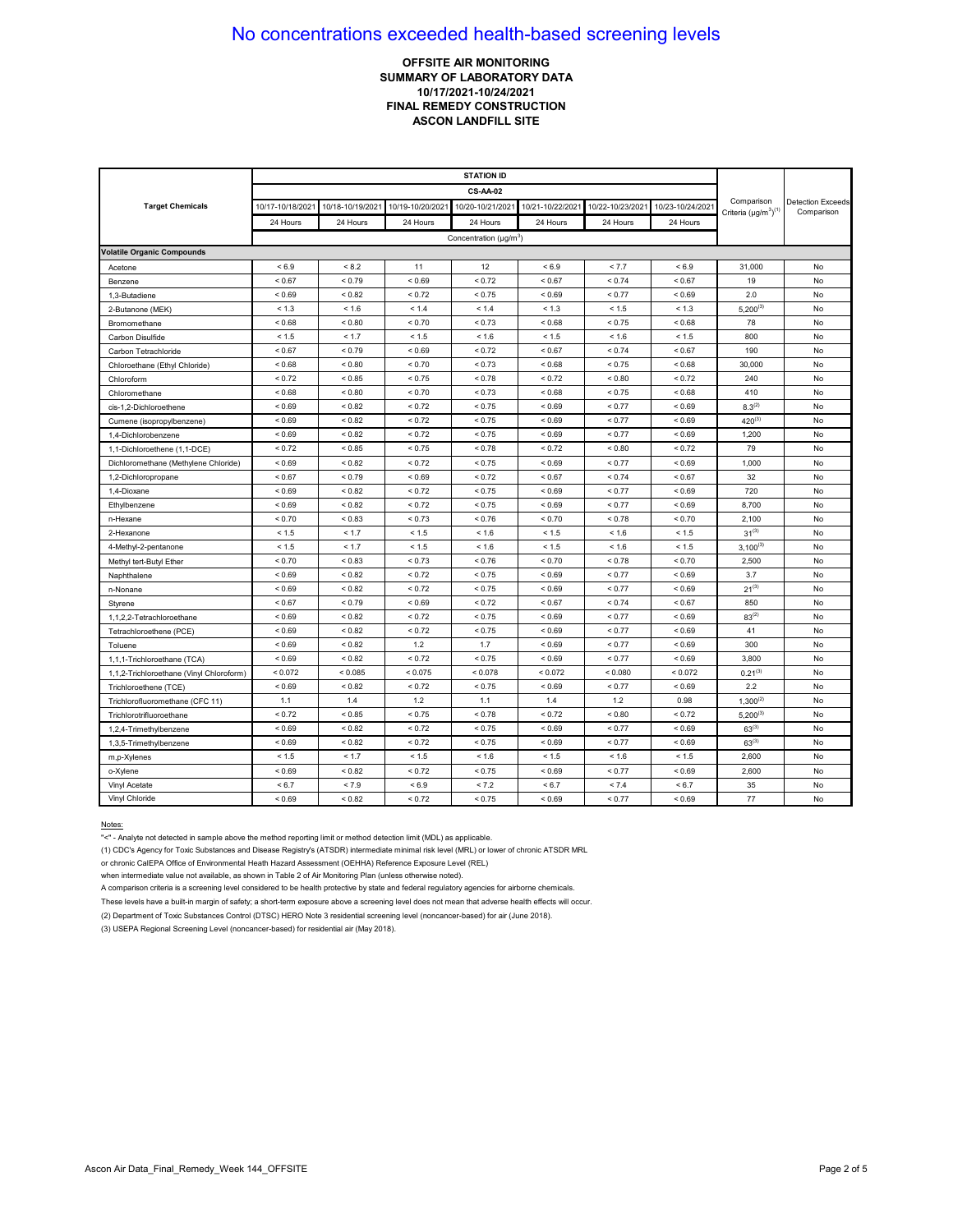### **OFFSITE AIR MONITORING SUMMARY OF LABORATORY DATA 10/17/2021-10/24/2021 FINAL REMEDY CONSTRUCTION ASCON LANDFILL SITE**

|                                          |                  |                  |                  | <b>CS-AA-03</b>               |                  |                  |                  |                                            |                                        |
|------------------------------------------|------------------|------------------|------------------|-------------------------------|------------------|------------------|------------------|--------------------------------------------|----------------------------------------|
| <b>Target Chemicals</b>                  | 10/17-10/18/2021 | 10/18-10/19/2021 | 10/19-10/20/2021 | 10/20-10/21/202               | 10/21-10/22/2021 | 10/22-10/23/2021 | 10/23-10/24/2021 | Comparison<br>Criteria $(\mu g/m^3)^{(1)}$ | <b>Detection Exceeds</b><br>Comparison |
|                                          | 24 Hours         | 24 Hours         | 24 Hours         | 24 Hours                      | 24 Hours         | 24 Hours         | 24 Hours         |                                            |                                        |
|                                          |                  |                  |                  | Concentration ( $\mu q/m^3$ ) |                  |                  |                  |                                            |                                        |
| <b>Volatile Organic Compounds</b>        |                  |                  |                  |                               |                  |                  |                  |                                            |                                        |
| Acetone                                  | < 7.5            | < 8.4            | 9.7              | 12                            | < 7.7            | < 7.7            | < 6.8            | 31,000                                     | No                                     |
| Benzene                                  | < 0.72           | < 0.81           | < 0.71           | < 0.77                        | < 0.75           | < 0.75           | < 0.65           | 19                                         | No                                     |
| 1,3-Butadiene                            | < 0.75           | < 0.84           | ${}_{0.73}$      | ${}_{0.80}$                   | < 0.77           | < 0.77           | < 0.68           | 2.0                                        | No                                     |
| 2-Butanone (MEK)                         | < 1.4            | < 1.6            | < 1.4            | < 1.5                         | < 1.5            | < 1.5            | < 1.3            | $5,200^{(3)}$                              | No                                     |
| Bromomethane                             | < 0.73           | < 0.83           | < 0.72           | < 0.78                        | < 0.76           | < 0.76           | < 0.66           | 78                                         | No                                     |
| Carbon Disulfide                         | < 1.6            | < 1.8            | < 1.6            | < 1.7                         | < 1.6            | < 1.6            | < 1.4            | 800                                        | No                                     |
| Carbon Tetrachloride                     | < 0.72           | ${}_{0.81}$      | < 0.71           | < 0.77                        | ${}_{0.75}$      | < 0.75           | ${}< 0.65$       | 190                                        | No                                     |
| Chloroethane (Ethyl Chloride)            | < 0.73           | < 0.83           | ${}_{0.72}$      | < 0.78                        | < 0.76           | < 0.76           | ${}_{0.66}$      | 30,000                                     | No                                     |
| Chloroform                               | < 0.78           | ${}_{0.87}$      | < 0.76           | < 0.83                        | ${}_{0.80}$      | ${}_{0.80}$      | ${}_{0.70}$      | 240                                        | No                                     |
| Chloromethane                            | < 0.73           | < 0.83           | ${}_{0.72}$      | < 0.78                        | < 0.76           | < 0.76           | ${}_{0.66}$      | 410                                        | No                                     |
| cis-1.2-Dichloroethene                   | < 0.75           | < 0.84           | < 0.73           | ${}_{<0.80}$                  | 0.79             | < 0.77           | 0.68             | $8.3^{(2)}$                                | No                                     |
| Cumene (Isopropylbenzene)                | < 0.75           | ${}_{0.84}$      | ${}_{0.73}$      | < 0.80                        | < 0.77           | < 0.77           | < 0.68           | $420^{(3)}$                                | No                                     |
| 1,4-Dichlorobenzene                      | < 0.75           | ${}_{0.84}$      | ${}_{0.73}$      | ${}_{0.80}$                   | < 0.77           | < 0.77           | < 0.68           | 1,200                                      | No                                     |
| 1,1-Dichloroethene (1,1-DCE)             | < 0.78           | < 0.87           | < 0.76           | < 0.83                        | ${}_{0.80}$      | < 0.80           | < 0.70           | 79                                         | No                                     |
| Dichloromethane (Methylene Chloride)     | < 0.75           | < 0.84           | < 0.73           | ${}_{<0.80}$                  | < 0.77           | < 0.77           | < 0.68           | 1,000                                      | No                                     |
| 1,2-Dichloropropane                      | < 0.72           | ${}_{0.81}$      | < 0.71           | < 0.77                        | ${}_{0.75}$      | < 0.75           | ${}_{<0.65}$     | 32                                         | No                                     |
| 1,4-Dioxane                              | < 0.75           |                  | ${}_{0.73}$      | ${}_{0.80}$                   | ${}_{0.77}$      | < 0.77           | < 0.68           | 720                                        | No                                     |
| Ethylbenzene                             | < 0.75           | < 0.84           | < 0.73           | ${}_{0.80}$                   | < 0.77           | < 0.77           | < 0.68           | 8,700                                      | No                                     |
| n-Hexane                                 | < 0.76           | < 0.86           | < 0.75           | < 0.81                        | < 0.79           | < 0.79           | ${}_{0.69}$      | 2,100                                      | No                                     |
| 2-Hexanone                               | < 1.6            | < 1.8            | < 1.6            | < 1.7                         | < 1.6            | < 1.6            | < 1.4            | $31^{(3)}$                                 | No                                     |
| 4-Methyl-2-pentanone                     | < 1.6            | < 1.8            | < 1.6            | < 1.7                         | < 1.6            | < 1.6            | < 1.4            | $3.100^{(3)}$                              | No                                     |
| Methyl tert-Butyl Ether                  | < 0.76           | < 0.86           | ${}_{0.75}$      | < 0.81                        | < 0.79           | < 0.79           | ${}_{0.69}$      | 2,500                                      | No                                     |
| Naphthalene                              | < 0.75           | < 0.84           | < 0.73           | ${}_{0.80}$                   | < 0.77           | < 0.77           | < 0.68           | 3.7                                        | No                                     |
| n-Nonane                                 | < 0.75           | < 0.84           | ${}_{0.73}$      | ${}_{0.80}$                   | < 0.77           | < 0.77           | &0.68            | $21^{(3)}$                                 | No                                     |
| Styrene                                  | < 0.72           |                  | < 0.71           | < 0.77                        | ${}_{0.75}$      | < 0.75           | ${}_{<0.65}$     | 850                                        | No                                     |
| 1,1,2,2-Tetrachloroethane                | < 0.75           | < 0.84           | ${}_{0.73}$      | < 0.80                        | < 0.77           | < 0.77           | ${}_{0.68}$      | $83^{(2)}$                                 | No                                     |
| Tetrachloroethene (PCE)                  | < 0.75           | < 0.84           | < 0.73           | < 0.80                        | < 0.77           | < 0.77           | < 0.68           | 41                                         | No                                     |
| Toluene                                  | < 0.75           | < 0.84           | 1.4              | 1.8                           | < 0.77           | < 0.77           | < 0.68           | 300                                        | No                                     |
| 1,1,1-Trichloroethane (TCA)              | < 0.75           | ${}_{0.84}$      | ${}_{0.73}$      | ${}_{0.80}$                   | < 0.77           | < 0.77           | < 0.68           | 3,800                                      | No                                     |
| 1,1,2-Trichloroethane (Vinyl Chloroform) | < 0.078          | < 0.087          | < 0.076          | < 0.083                       | ${}_{0.080}$     | < 0.080          | < 0.070          | $0.21^{(3)}$                               | No                                     |
| Trichloroethene (TCE)                    | < 0.75           | ${}_{0.84}$      | < 0.73           | ${}_{0.80}$                   | < 0.77           | < 0.77           | ${}_{0.68}$      | 2.2                                        | No                                     |
| Trichlorofluoromethane (CFC 11)          | 1.1              | 1.1              | 1.2              | 1.1                           | 1.4              | 1.2              | 0.97             | $1,300^{(2)}$                              | No                                     |
| Trichlorotrifluoroethane                 | < 0.78           | < 0.87           | < 0.76           | ${}_{< 0.83}$                 | ${}_{0.80}$      | < 0.80           | < 0.70           | $5,200^{(3)}$                              | No                                     |
| 1,2,4-Trimethylbenzene                   | < 0.75           | ${}_{0.84}$      | ${}_{0.73}$      | ${}_{0.80}$                   | < 0.77           | < 0.77           | ${}_{0.68}$      | $63^{(3)}$                                 | No                                     |
| 1,3,5-Trimethylbenzene                   | < 0.75           | < 0.84           | ${}_{0.73}$      | ${}_{0.80}$                   | < 0.77           | < 0.77           | &0.68            | $63^{(3)}$                                 | No                                     |
| m,p-Xylenes                              | < 1.6            | < 1.8            | < 1.6            | < 1.7                         | < 1.6            | < 1.6            | < 1.4            | 2,600                                      | No                                     |
| o-Xylene                                 | < 0.75           | < 0.84           | < 0.73           | ${}_{0.80}$                   | < 0.77           | < 0.77           | < 0.68           | 2,600                                      | No                                     |
| Vinyl Acetate                            | < 7.2            | < 8.1            | < 7.1            | < 7.7                         | < 7.5            | < 7.5            | < 6.5            | 35                                         | No                                     |
| Vinyl Chloride                           | < 0.75           |                  | ${}_{0.73}$      | ${}_{0.80}$                   | < 0.77           | < 0.77           | < 0.68           | 77                                         | No                                     |

#### Notes:

"<" - Analyte not detected in sample above the method reporting limit or method detection limit (MDL) as applicable.

(1) CDC's Agency for Toxic Substances and Disease Registry's (ATSDR) intermediate minimal risk level (MRL) or lower of chronic ATSDR MRL

or chronic CalEPA Office of Environmental Heath Hazard Assessment (OEHHA) Reference Exposure Level (REL)

when intermediate value not available, as shown in Table 2 of Air Monitoring Plan (unless otherwise noted).

A comparison criteria is a screening level considered to be health protective by state and federal regulatory agencies for airborne chemicals.

These levels have a built-in margin of safety; a short-term exposure above a screening level does not mean that adverse health effects will occur.

(2) Department of Toxic Substances Control (DTSC) HERO Note 3 residential screening level (noncancer-based) for air (June 2018).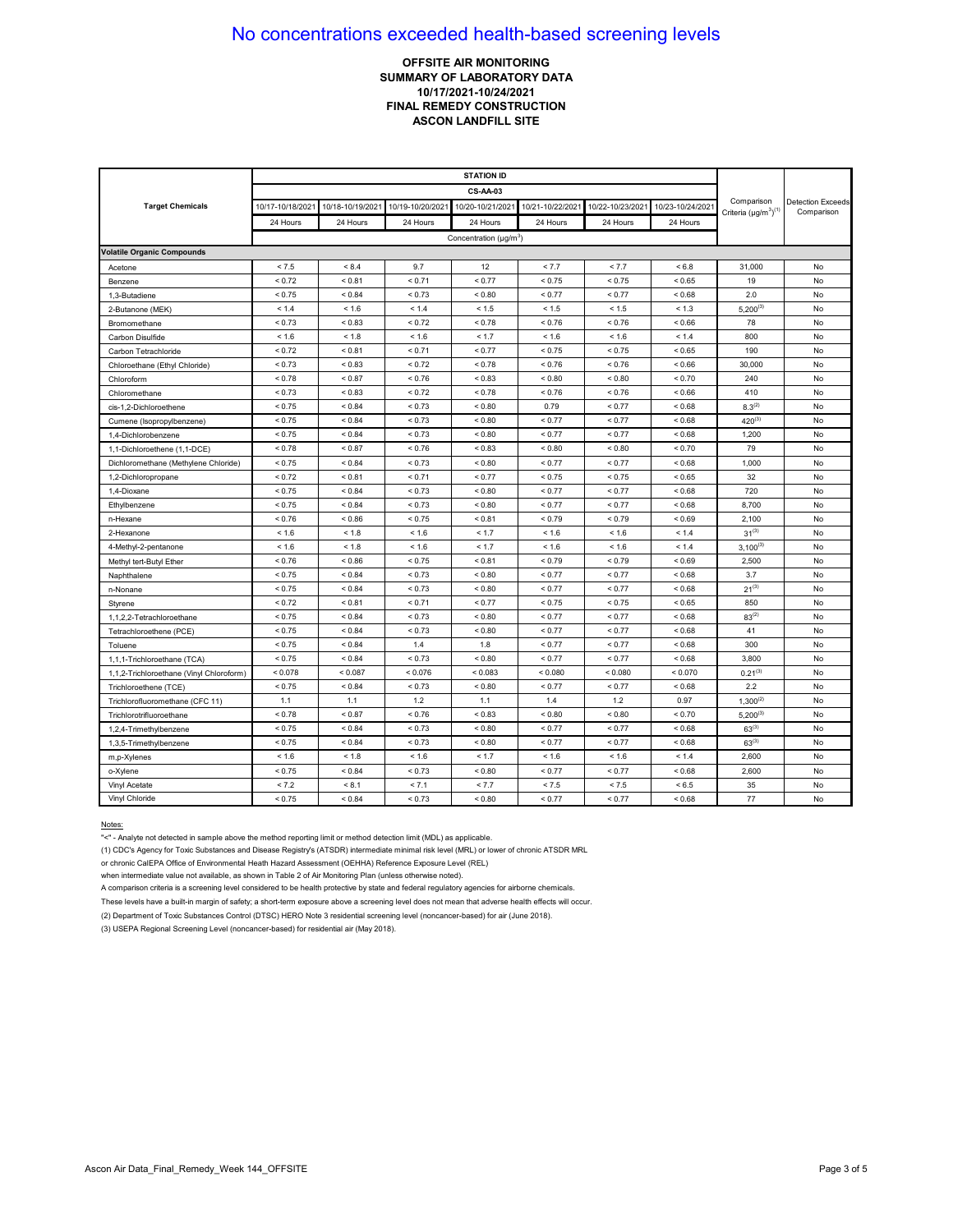### **OFFSITE AIR MONITORING SUMMARY OF LABORATORY DATA 10/17/2021-10/24/2021 FINAL REMEDY CONSTRUCTION ASCON LANDFILL SITE**

|                                          | <b>STATION ID</b> |                  |                  |                                          |                  |                          |                  |                                            |                                        |
|------------------------------------------|-------------------|------------------|------------------|------------------------------------------|------------------|--------------------------|------------------|--------------------------------------------|----------------------------------------|
|                                          |                   |                  |                  |                                          |                  |                          |                  |                                            |                                        |
| <b>Target Chemicals</b>                  | 10/17-10/18/2021  | 10/18-10/19/2021 | 10/19-10/20/2021 | 10/20-10/21/2021                         | 10/21-10/22/2021 | 10/22-10/23/2021         | 10/23-10/24/2021 | Comparison<br>Criteria $(\mu g/m^3)^{(1)}$ | <b>Detection Exceeds</b><br>Comparison |
|                                          | 24 Hours          | 24 Hours         | 24 Hours         | 24 Hours                                 | 24 Hours         | 24 Hours                 | 24 Hours         |                                            |                                        |
|                                          |                   |                  |                  | Concentration ( $\mu$ g/m <sup>3</sup> ) |                  |                          |                  |                                            |                                        |
| <b>Volatile Organic Compounds</b>        |                   |                  |                  |                                          |                  |                          |                  |                                            |                                        |
| Acetone                                  | < 7.0             | < 7.9            | 9.0              | 11                                       | < 7.6            |                          | < 7.5            | 31,000                                     | No                                     |
| Benzene                                  | ${}_{0.68}$       | < 0.76           | < 0.73           | ${}_{0.80}$                              | ${}_{5.73}$      | $\overline{\phantom{a}}$ | < 0.72           | 19                                         | No                                     |
| 1,3-Butadiene                            | < 0.70            | < 0.79           | < 0.75           | < 0.83                                   | < 0.76           | $\overline{\phantom{a}}$ | < 0.75           | 2.0                                        | No                                     |
| 2-Butanone (MEK)                         | < 1.4             | < 1.5            | < 1.5            | < 1.6                                    | < 1.5            | $\overline{\phantom{a}}$ | < 1.4            | $5,200^{(3)}$                              | No                                     |
| Bromomethane                             | ${}_{0.69}$       | < 0.78           | < 0.74           | < 0.81                                   | < 0.74           | ц,                       | < 0.73           | 78                                         | No                                     |
| Carbon Disulfide                         | < 1.5             | < 1.7            | < 1.6            | < 1.7                                    | < 1.6            | $\overline{\phantom{a}}$ | < 1.6            | 800                                        | No                                     |
| Carbon Tetrachloride                     | ${}_{0.68}$       | < 0.76           | ${}_{5.73}$      | ${}_{0.80}$                              | ${}_{5.73}$      | ÷.                       | < 0.72           | 190                                        | No                                     |
| Chloroethane (Ethyl Chloride)            | ${}_{0.69}$       | < 0.78           | < 0.74           | < 0.81                                   | ${}_{0.74}$      | $\sim$                   | ${}_{0.73}$      | 30,000                                     | No                                     |
| Chloroform                               | < 0.73            | < 0.82           | < 0.78           | < 0.86                                   | ${}_{5.79}$      | <u></u>                  | ${}_{0.78}$      | 240                                        | No                                     |
| Chloromethane                            | ${}_{0.69}$       | < 0.78           | < 0.74           | < 0.81                                   | < 0.74           | $\overline{\phantom{a}}$ | < 0.73           | 410                                        | No                                     |
| cis-1,2-Dichloroethene                   | < 0.70            | < 0.79           | < 0.75           | < 0.83                                   | < 0.76           | ٠.                       | < 0.75           | $8.3^{(2)}$                                | No                                     |
| Cumene (Isopropylbenzene)                | < 0.70            | < 0.79           | < 0.75           | < 0.83                                   | < 0.76           | $\sim$                   | < 0.75           | $420^{(3)}$                                | No                                     |
| 1.4-Dichlorobenzene                      | ${}_{0.70}$       | ${}_{5.79}$      | < 0.75           | ${}_{0.83}$                              | < 0.76           | $\overline{\phantom{a}}$ | < 0.75           | 1,200                                      | No                                     |
| 1,1-Dichloroethene (1,1-DCE)             | ${}_{0.73}$       | ${}_{< 0.82}$    | < 0.78           | < 0.86                                   | < 0.79           | $\sim$                   | < 0.78           | 79                                         | No                                     |
| Dichloromethane (Methylene Chloride)     | ${}_{0.70}$       | < 0.79           | < 0.75           | ${}_{0.83}$                              | < 0.76           | $\sim$                   | < 0.75           | 1,000                                      | No                                     |
| 1,2-Dichloropropane                      | ${}_{<0.68}$      | < 0.76           | < 0.73           | < 0.80                                   | < 0.73           | $\overline{\phantom{a}}$ | < 0.72           | 32                                         | No                                     |
| 1,4-Dioxane                              | ${}_{0.70}$       | ${}_{0.79}$      | < 0.75           | ${}_{0.83}$                              | < 0.76           | $\overline{\phantom{a}}$ | < 0.75           | 720                                        | No                                     |
| Ethylbenzene                             | ${}_{0.70}$       | < 0.79           | < 0.75           | < 0.83                                   | < 0.76           | $\overline{\phantom{a}}$ | < 0.75           | 8,700                                      | No                                     |
| n-Hexane                                 | ${}_{0.72}$       | ${}_{0.81}$      | < 0.77           | ${}_{0.84}$                              | < 0.77           | $\ddot{\phantom{a}}$     | ${}< 0.76$       | 2,100                                      | No                                     |
| 2-Hexanone                               | < 1.5             | < 1.7            | < 1.6            | < 1.7                                    | < 1.6            | <u></u>                  | < 1.6            | $31^{(3)}$                                 | No                                     |
| 4-Methyl-2-pentanone                     | < 1.5             | < 1.7            | < 1.6            | < 1.7                                    | < 1.6            | $\sim$                   | < 1.6            | $3,100^{(3)}$                              | No                                     |
| Methyl tert-Butyl Ether                  | < 0.72            | < 0.81           | < 0.77           | < 0.84                                   | < 0.77           | ц,                       | < 0.76           | 2,500                                      | No                                     |
| Naphthalene                              | < 0.70            | < 0.79           | < 0.75           | < 0.83                                   | < 0.76           | $\sim$                   | < 0.75           | 3.7                                        | No                                     |
| n-Nonane                                 | < 0.70            | < 0.79           | < 0.75           | < 0.83                                   | < 0.76           | $\overline{\phantom{a}}$ | < 0.75           | $21^{(3)}$                                 | No                                     |
| Styrene                                  | ${}_{0.68}$       | < 0.76           | < 0.73           | < 0.80                                   | < 0.73           | $\sim$                   | < 0.72           | 850                                        | No                                     |
| 1,1,2,2-Tetrachloroethane                | ${}_{0.70}$       | ${}_{5.79}$      | < 0.75           | ${}_{0.83}$                              | < 0.76           | ÷.                       | < 0.75           | $83^{(2)}$                                 | No                                     |
| Tetrachloroethene (PCE)                  | ${}_{0.70}$       | < 0.79           | < 0.75           | ${}_{0.83}$                              | < 0.76           | $\overline{\phantom{a}}$ | < 0.75           | 41                                         | No                                     |
| Toluene                                  | ${}_{0.70}$       | 0.89             | 1.2              | 1.7                                      | < 0.76           | $\overline{\phantom{a}}$ | < 0.75           | 300                                        | No                                     |
| 1,1,1-Trichloroethane (TCA)              | ${}_{0.70}$       | < 0.79           | < 0.75           | ${}_{0.83}$                              | < 0.76           | $\overline{\phantom{a}}$ | < 0.75           | 3,800                                      | No                                     |
| 1,1,2-Trichloroethane (Vinyl Chloroform) | < 0.073           | < 0.082          | < 0.078          | < 0.086                                  | < 0.079          | $\overline{\phantom{a}}$ | < 0.078          | $0.21^{(3)}$                               | No                                     |
| Trichloroethene (TCE)                    | < 0.70            | < 0.79           | < 0.75           | < 0.83                                   | < 0.76           | ÷.                       | < 0.75           | 2.2                                        | No                                     |
| Trichlorofluoromethane (CFC 11)          | 1.1               | 1.2              | 1.2              | 1.2                                      | 1.5              | $\ddot{\phantom{a}}$     | 0.96             | $1,300^{(2)}$                              | No                                     |
| Trichlorotrifluoroethane                 | < 0.73            |                  | ${}_{5.78}$      | < 0.86                                   | < 0.79           | ÷.                       | ${}_{0.78}$      | $5,200^{(3)}$                              | No                                     |
| 1,2,4-Trimethylbenzene                   | ${}_{0.70}$       | < 0.79           | < 0.75           | ${}_{0.83}$                              | < 0.76           | $\sim$                   | < 0.75           | $63^{(3)}$                                 | No                                     |
| 1,3,5-Trimethylbenzene                   | < 0.70            | < 0.79           | < 0.75           | < 0.83                                   | < 0.76           | ٠.                       | < 0.75           | $63^{(3)}$                                 | No                                     |
| m,p-Xylenes                              | < 1.5             | < 1.7            | < 1.6            | < 1.7                                    | < 1.6            | $\overline{\phantom{a}}$ | < 1.6            | 2,600                                      | No                                     |
| o-Xylene                                 | < 0.70            | < 0.79           | < 0.75           | < 0.83                                   | < 0.76           | $\ddot{\phantom{a}}$     | < 0.75           | 2,600                                      | No                                     |
| Vinyl Acetate                            | < 6.8             | < 7.6            | < 7.3            | ${}< 8.0$                                | < 7.3            | $\sim$                   | < 7.2            | 35                                         | No                                     |
| Vinyl Chloride                           | ${}_{0.70}$       | ${}_{5.79}$      | < 0.75           | ${}_{0.83}$                              | < 0.76           | --                       | < 0.75           | 77                                         | No                                     |

Notes:

"<" - Analyte not detected in sample above the method reporting limit or method detection limit (MDL) as applicable.

(1) CDC's Agency for Toxic Substances and Disease Registry's (ATSDR) intermediate minimal risk level (MRL) or lower of chronic ATSDR MRL

or chronic CalEPA Office of Environmental Heath Hazard Assessment (OEHHA) Reference Exposure Level (REL)

when intermediate value not available, as shown in Table 2 of Air Monitoring Plan (unless otherwise noted).

A comparison criteria is a screening level considered to be health protective by state and federal regulatory agencies for airborne chemicals.

These levels have a built-in margin of safety; a short-term exposure above a screening level does not mean that adverse health effects will occur.

(2) Department of Toxic Substances Control (DTSC) HERO Note 3 residential screening level (noncancer-based) for air (June 2018).

(3) USEPA Regional Screening Level (noncancer-based) for residential air (May 2018).

Sample on 10/22-10/23/2021 was not analyzed due to equipment malfunction.